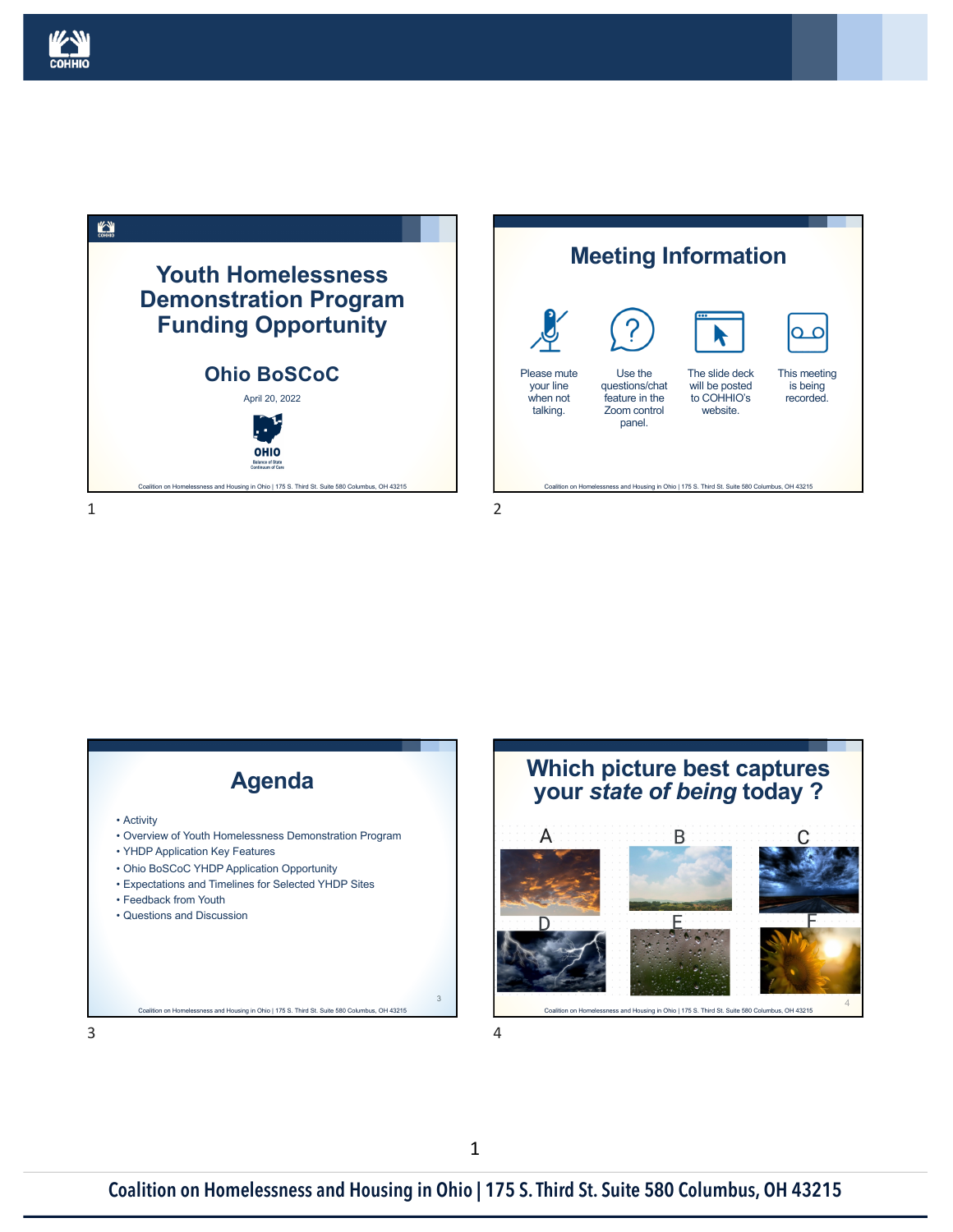

### **Agenda**

Coalition on Homelessness and Housing in Ohio | 175 S. Third St. Suite 580 Columbus, OH 43215

• Overview of Youth Homelessness Demonstration Program

- YHDP Application Key Features
- Ohio BoSCoC YHDP Application Opportunity
- Expectations and Timelines for Selected YHDP Sites
- Feedback from Youth
- Questions and Discussion

5

# **YHDP Overview**

#### Youth Homelessness Demonstration Program Objectives

- 1. Build National Momentum
- 2. Promote Equity in the Delivery and Outcomes of Homeless Assistance
- 3. Evaluate the Coordinated Community Plan Approach
- 4. Expand Capacity
- 5. Evaluate Performance Measures
- 6. Establish a Framework for Federal Program and TA **Collaboration**

Coalition on Homelessness and Housing in Ohio | 175 S. Third St. Suite 580 Columbus, OH 43215

6

8

6

5



8

7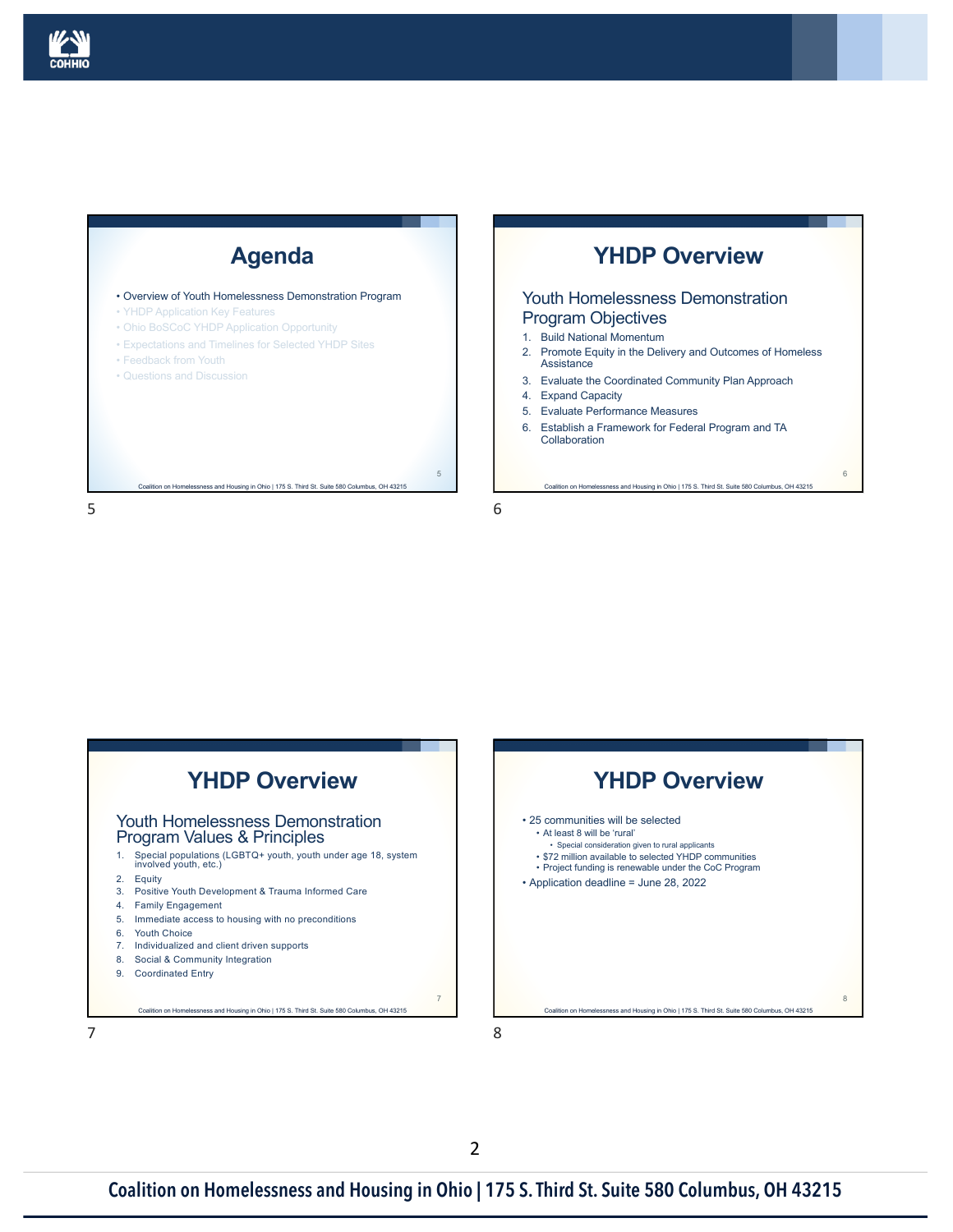

### **YHDP NOFA Overview**

#### After Award, Selected Communities will:

- Find out their award amount (minimum of \$1 million)
- Develop and/or strengthen a Youth Action Board (YAB)
- Write a Coordinated Community Plan over 6-9 months
- Submit project applications reflective of the coordinated community plan

Coalition on Homelessness and Housing in Ohio | 175 S. Third St. Suite 580 Columbus, OH 43215

• Receive TA support

9

### **Why Apply for YHDP?**

#### • Need

- Gap in services
- Gap in specialized services for youth
- Need in other systems
- Funding is renewable
- Develop best practices in rural communities for preventing and ending youth homelessness
- Further data collection around youth homelessness

Coalition on Homelessness and Housing in Ohio | 175 S. Third St. Suite 580 Columbus, OH 43215

10

10

9





12

11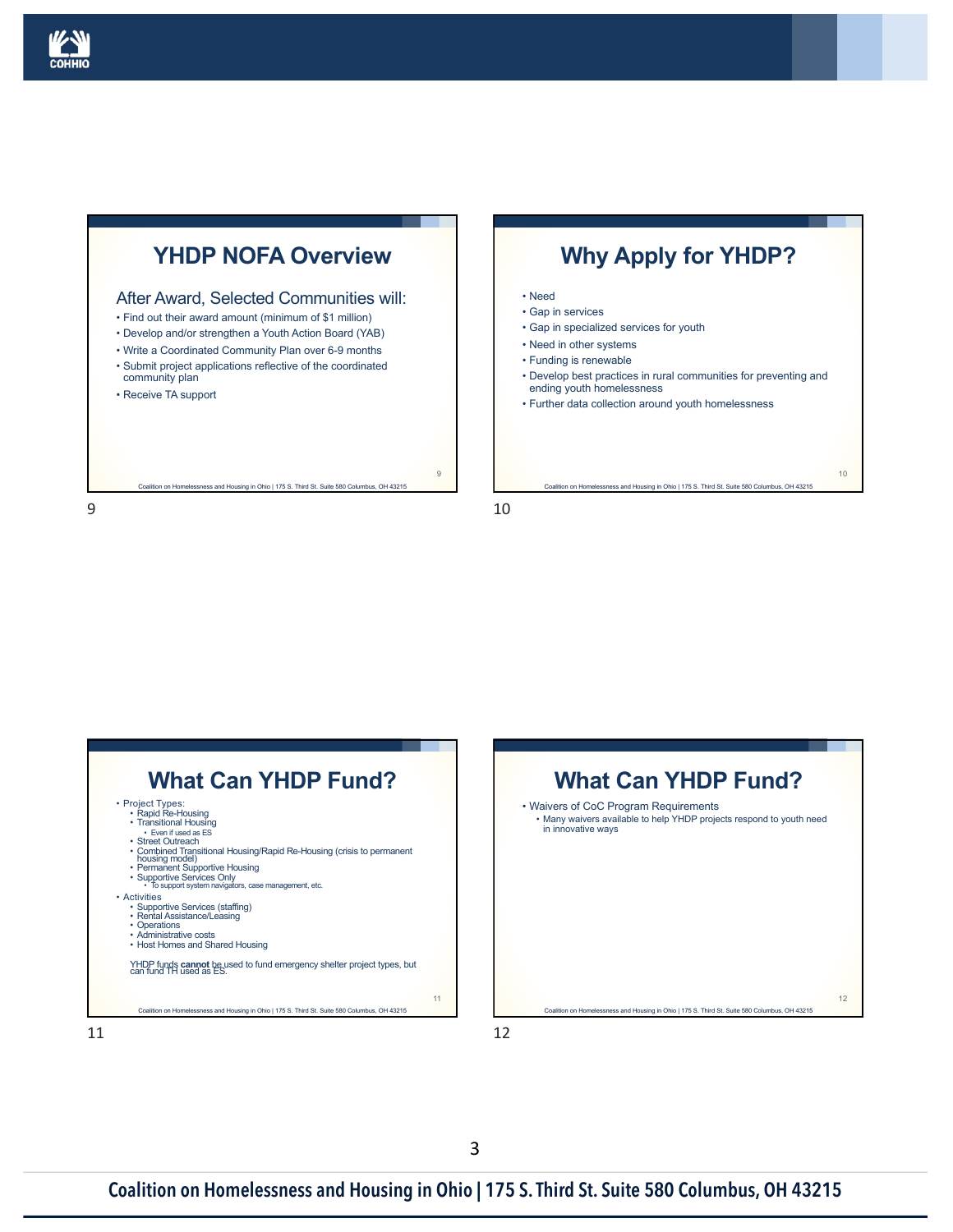



## **YHDP Application**

#### Application Features:

• Submitted applications do NOT request funding for projects

Coalition on Homelessness and Housing in Ohio | 175 S. Third St. Suite 580 Columbus, OH 43215

14





15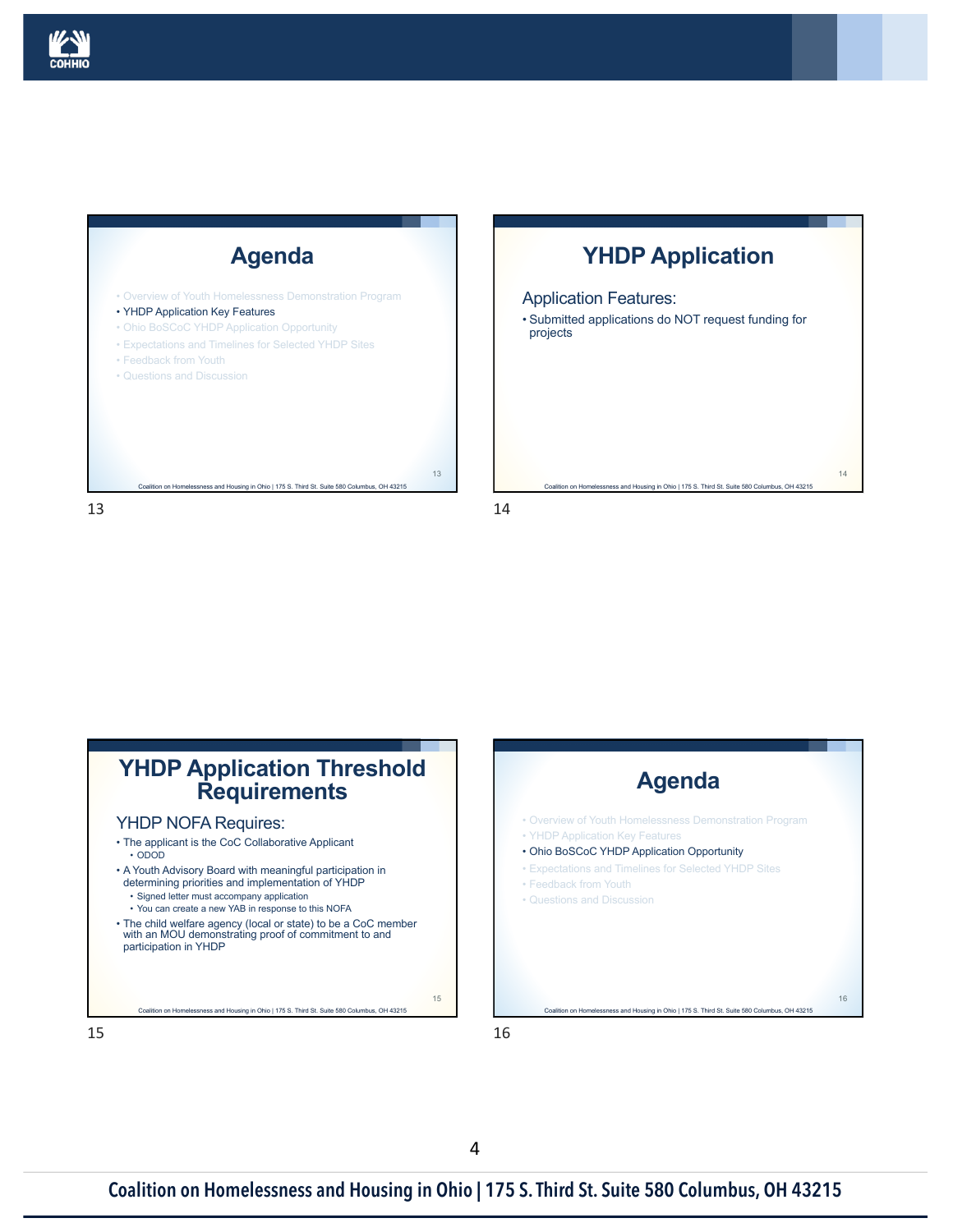

# **Ohio BoSCoC YHDP Application Opportunity**

• Submit **ONE** YHDP application on behalf of targeted counties/regions that express interest & capacity in the Ohio BoSCoC • Excluding the 10 counties already part of YHDP sites (Region 6 and part of Region 17)

tion on Homelessness and Housing in Ohio | 175 S. Third St. Suite 580 Columbus, OH 43215

17



18

17





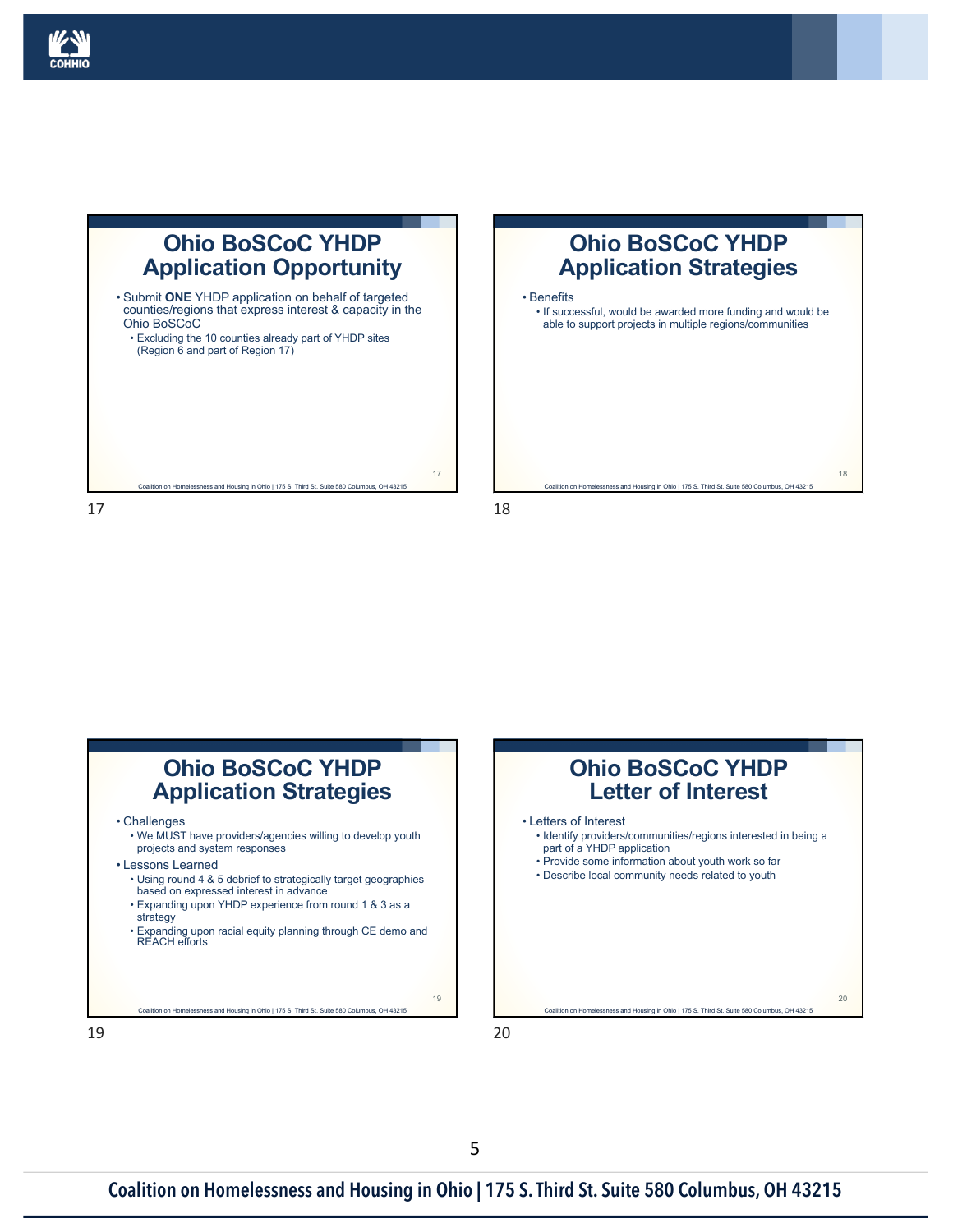

### **Ohio BoSCoC YHDP Letter of Interest**









23

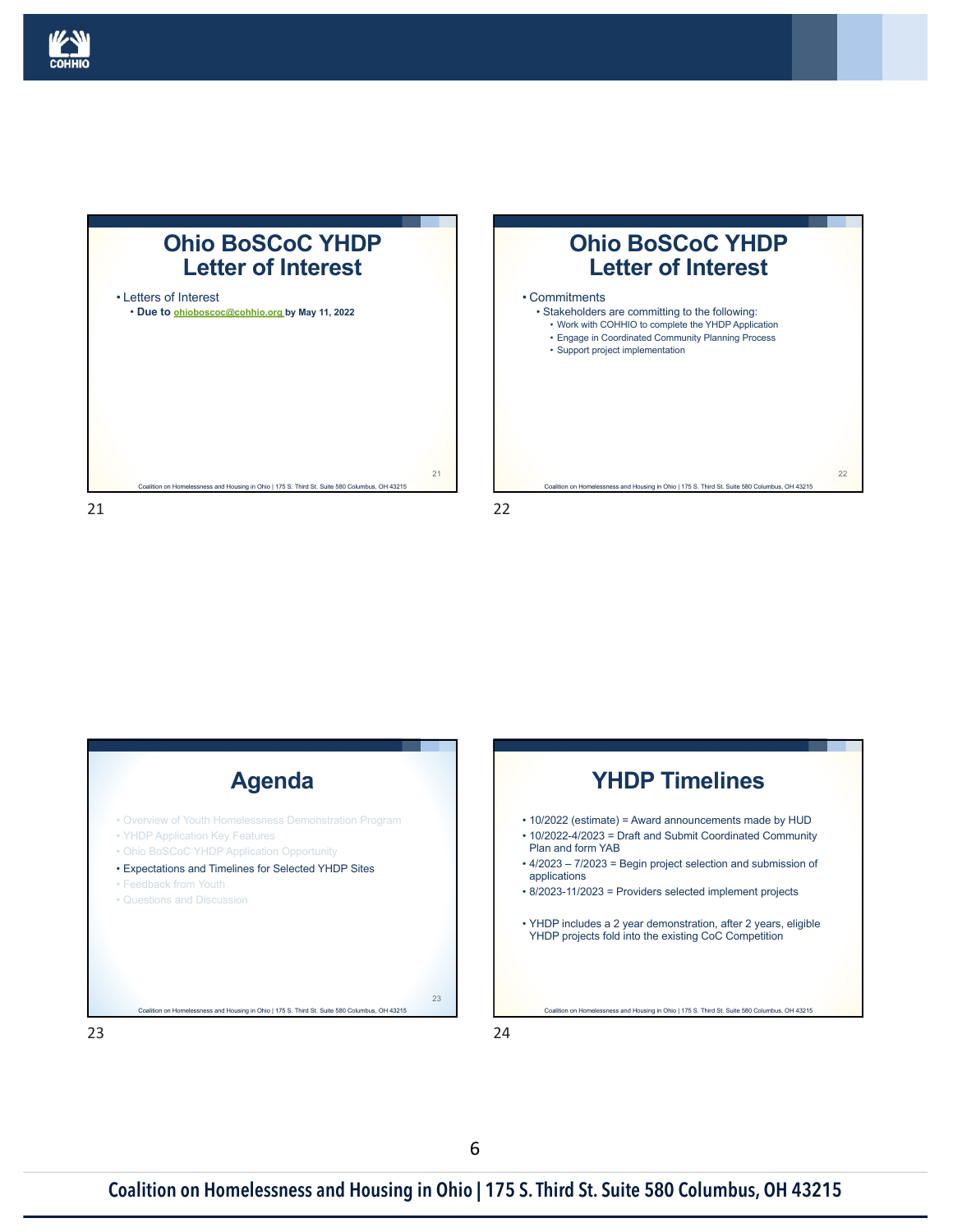